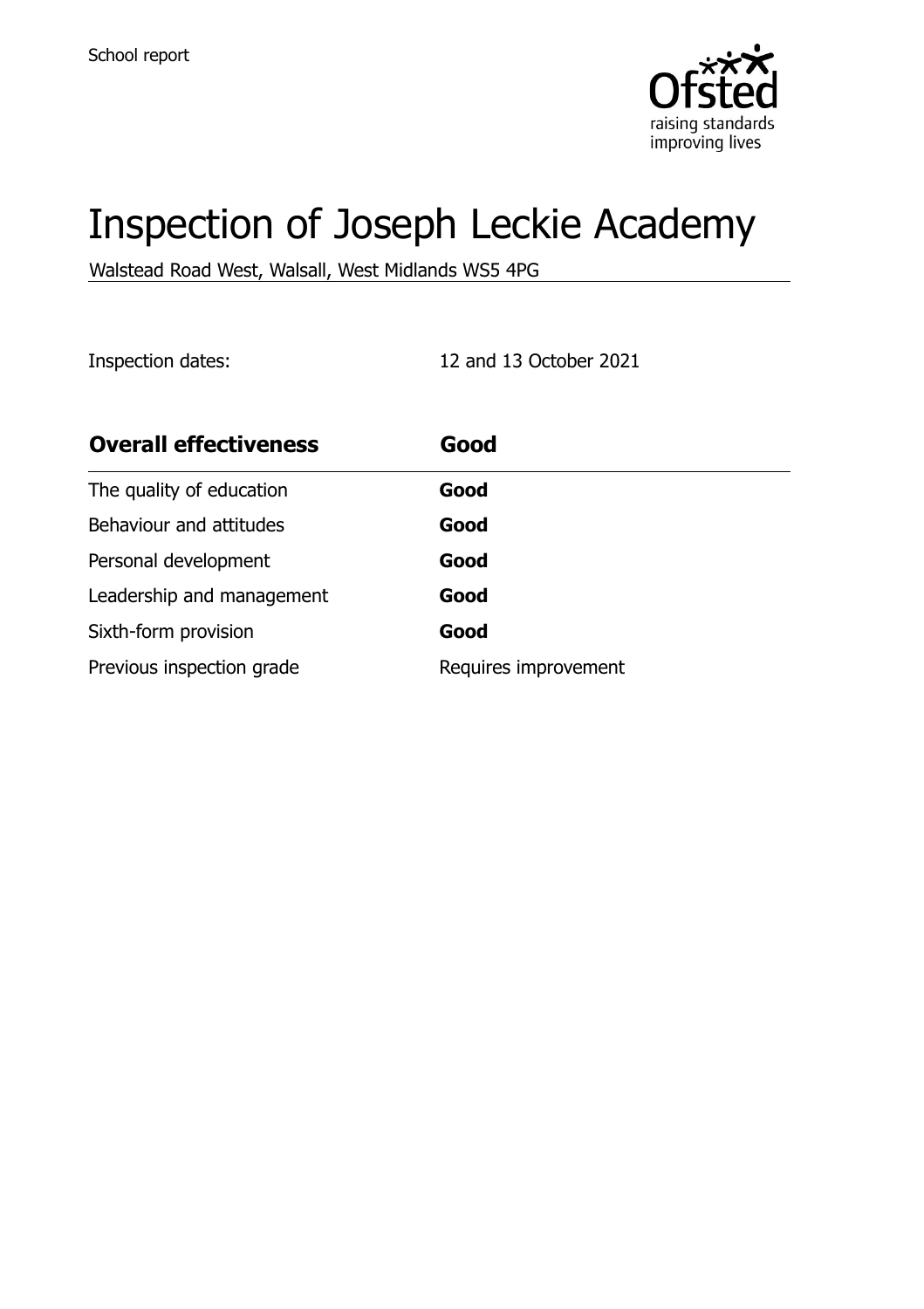

# **What is it like to attend this school?**

Pupils are proud of their school. Their attendance and punctuality are good. Pupils are safe. The school is calm and purposeful, and disruption to learning is rare. Few pupils underachieve and most flourish.

Pupils of all abilities are enthusiastic learners who enjoy their learning. Pupils with special educational needs and/or disabilities (SEND) thrive. They receive strong support.

Pupils play and work happily together. There are few disagreements and staff resolve issues swiftly. Pupils work well with adults in school. Pupils value the opportunity to learn about social, moral, and cultural issues. They treat others with respect and will speak out if something is not right. They talk confidently with adults.

Pupils appreciate the extra opportunities this school offers. They take part in a wide range of activities. This includes animal care and poetry writing. More than 200 pupils are school council members. Pupils believe that their voice makes a difference.

Due to the pandemic, a few pupils and sixth-form students remained abroad. They had remote access to their lessons. Online learning included everyone.

#### **What does the school do well and what does it need to do better?**

Leaders have provided effective management during a challenging time in school. Trustees responded effectively to the difficult circumstances the school encountered. Staff reported that these arrangements worked well. Trustees appointed a new principal. His leadership motivates staff. They are proud to work in this school. Leaders have a clear plan of what needs to improve further. The school is moving forward at pace.

Leaders have developed an ambitious curriculum for all pupils. They have mapped, in detail, a curriculum at key stage 3, that is broad and deep. Pupils study a wide range of subjects at key stage 4. Leaders have introduced an appropriate plan for more pupils to study a wider range of subjects that will support their next steps in education or employment and training.

Leaders have thought hard about the important knowledge that pupils need to learn. They have sequenced learning well so that pupils learn new content in the right order. This helps pupils to know and remember more. Teachers work well together to improve pupils' learning. Teachers frequently check pupils' understanding. This helps teachers to spot pupils' mistakes and to modify the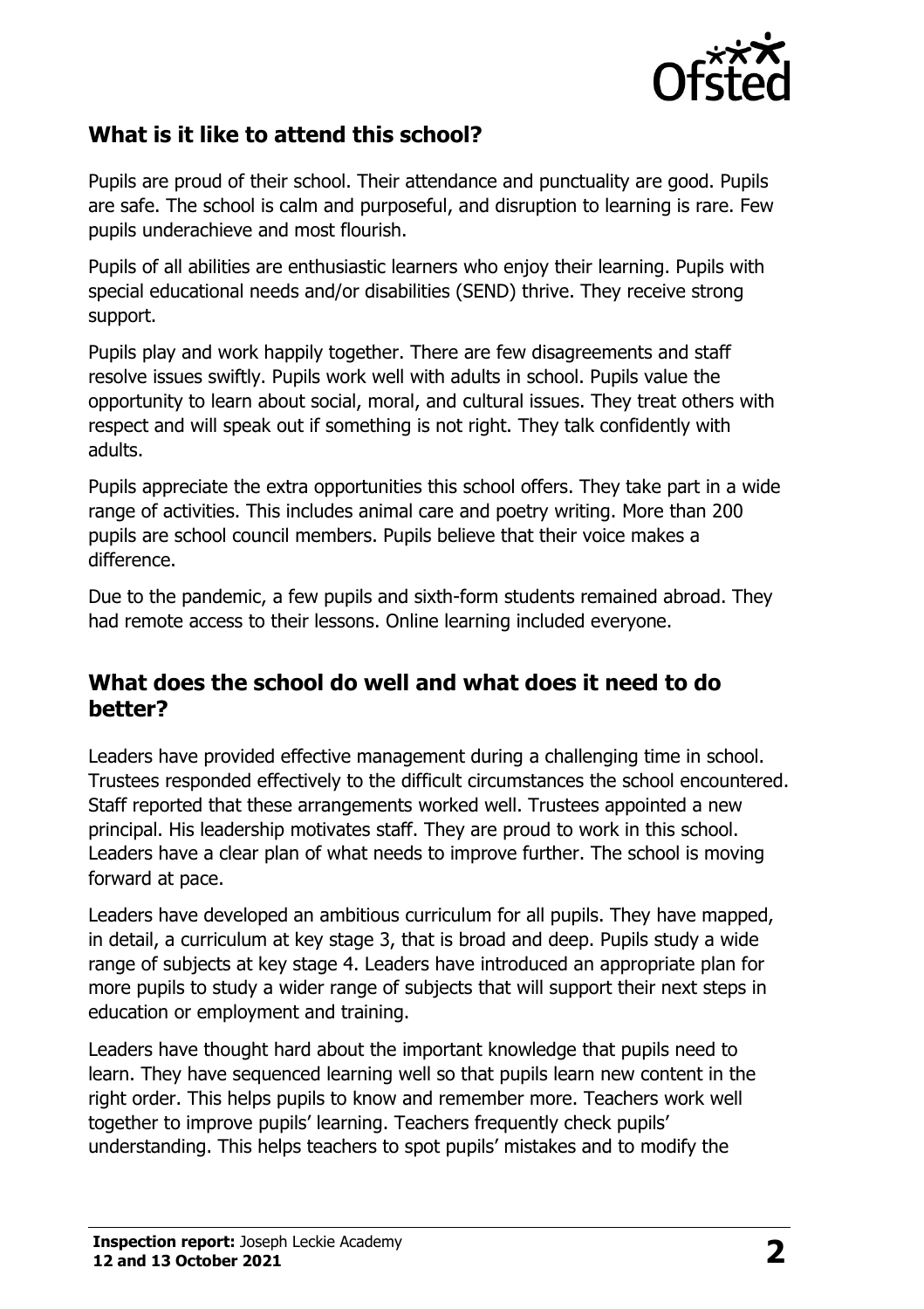

curriculum if needed. On occasion, tasks could be ordered better so that pupils' learning builds progressively over time.

Reading specialists help pupils who need support to read fluently. They help pupils improve their phonics knowledge so that they can read unfamiliar words. These pupils can read aloud with confidence. They read a range of texts, such as 'The Twits' by Roald Dahl, with joy.

Following the last inspection, leaders revised the use of pupil premium funding. They appointed staff to support disadvantaged pupils' specific needs. They provided high-quality training for teaching assistants and mentors. Leaders make regular checks on what is working effectively and adapt plans when needed. As a result, disadvantaged pupils continue to learn well.

Subject leaders have adapted the curriculum to ensure pupils with SEND flourish. Teachers work to overcome any barriers to learning for these pupils. Teachers deploy teaching assistants effectively so that pupils get good support. Teachers share information about the lesson with teaching assistants in advance. Together, they shape the lesson to meet pupils' needs. They spend time with each pupil so that they know what to do. Once settled, they assist other pupils. Pupils with SEND speak highly of this strong support. They say, 'support staff know us well.'

The well-planned personal development curriculum helps pupils to learn about a range of issues, such as people in society who have protected characteristics. Pupils have learned about issues such as sexual harassment in recent assemblies and why it is wrong. Pupils say they understand boundaries and consent better. They speak to one another with respect and know it is wrong to use derogatory language. School staff respond suitably when a pupil speaks inappropriately. Few pupils choose not to report any concern.

Leaders have created an inclusive programme of study for sixth-form students. They follow a well-planned academic and vocational curriculum. For example, they learn about the world of work. Students receive effective support to be successful and independent learners. Students with SEND appreciate the bespoke help their teachers provide. As a result, they do not fall behind. All students are well prepared to go on to higher education or employment and training.

Pupils receive impartial information about vocational and technical opportunities, available locally. Students can choose to study a specialism, such as law or engineering, with several local providers.

# **Safeguarding**

The arrangements for safeguarding are effective.

Staff work together well to promote a strong culture of safeguarding and to make sure pupils know how to stay safe. School leaders make appropriate checks on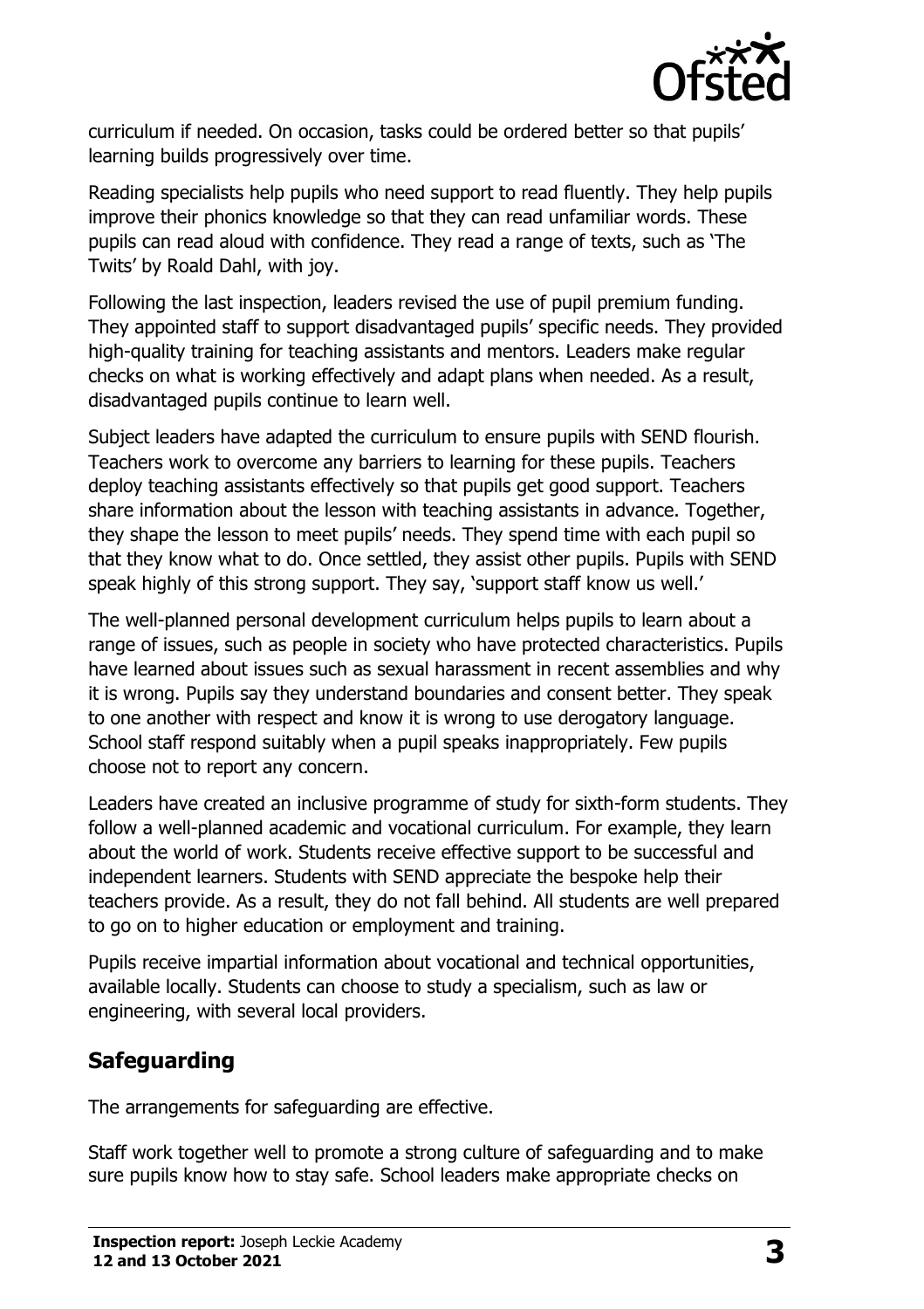

adults' suitability to work with young people. They manage and maintain these records accurately. Staff check all visitors on entry and supervise them appropriately.

All staff receive high-quality safeguarding training. Staff keep their safeguarding and child protection knowledge up to date. They have regular safeguarding quizzes. Staff identify potential risks to pupils. They know how to refer these concerns. Staff share information with each other and designated safeguarding leads to make sure young people are safe.

## **What does the school need to do to improve?**

#### **(Information for the school and appropriate authority)**

■ Leaders know that the quality of provision is not yet exceptional in every area. On occasion, the curriculum is not structured in a way that allows pupils to build on what they have learned before. Leaders should make sure that all subjects are consistently and coherently planned and sequenced so that all pupils have the essential knowledge needed to support their future learning.

## **How can I feed back my views?**

You can use [Ofsted Parent View](http://parentview.ofsted.gov.uk/) to give Ofsted your opinion on your child's school, or to find out what other parents and carers think. We use information from Ofsted Parent View when deciding which schools to inspect, when to inspect them and as part of their inspection.

The Department for Education has further *quidance* on how to complain about a school.

If you are the school and you are not happy with the inspection or the report, you can [complain to Ofsted.](http://www.gov.uk/complain-ofsted-report)

#### **Further information**

You can search for [published performance information](http://www.compare-school-performance.service.gov.uk/) about the school.

In the report, '[disadvantaged pupils](http://www.gov.uk/guidance/pupil-premium-information-for-schools-and-alternative-provision-settings)' refers to those pupils who attract government pupil premium funding: pupils claiming free school meals at any point in the last six years and pupils in care or who left care through adoption or another formal route.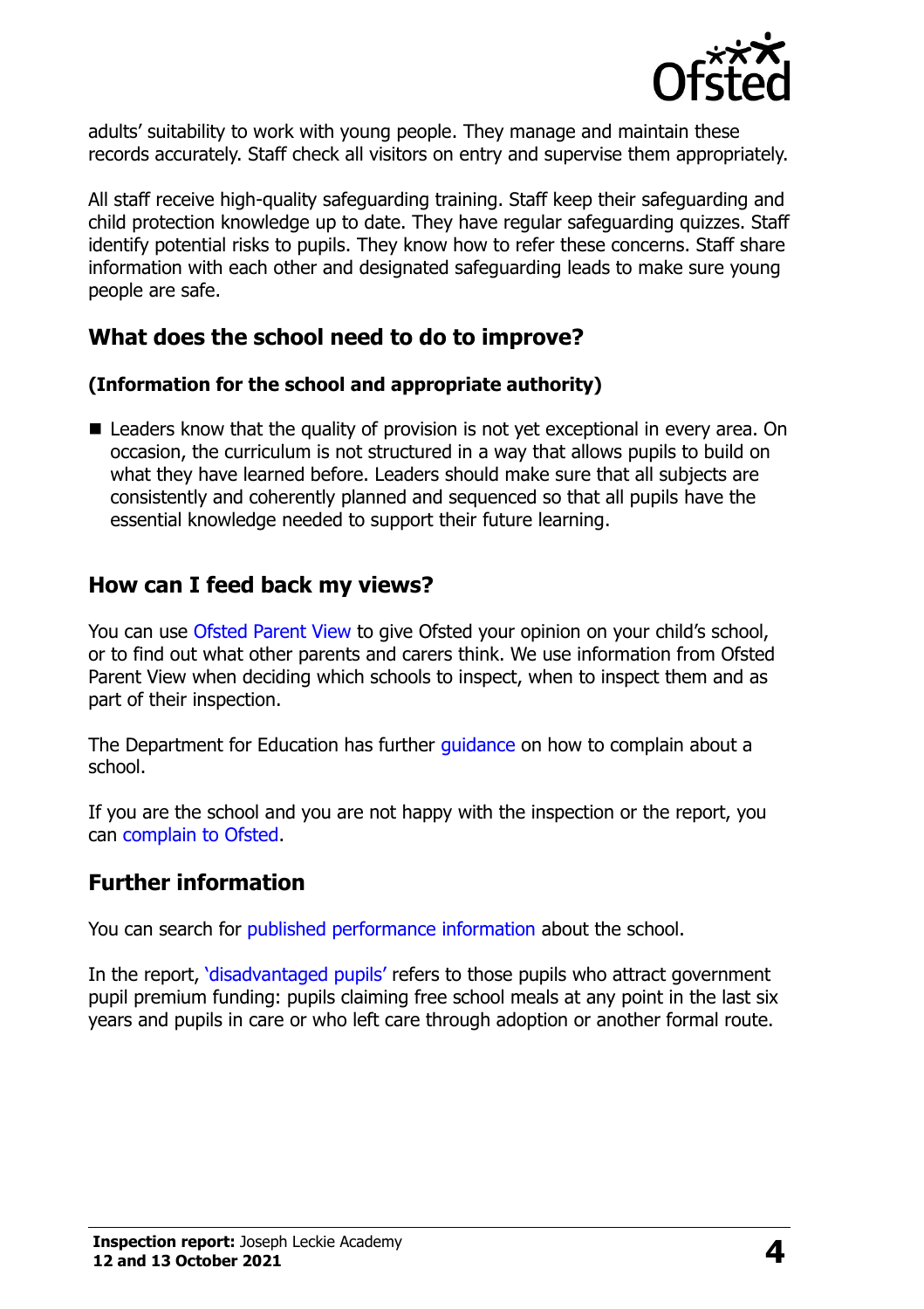

## **School details**

| Unique reference number                            | 137830                                                                 |  |
|----------------------------------------------------|------------------------------------------------------------------------|--|
| <b>Local authority</b>                             | Walsall                                                                |  |
| <b>Inspection number</b>                           | 10201022                                                               |  |
| <b>Type of school</b>                              | Secondary comprehensive                                                |  |
| <b>School category</b>                             | Academy converter                                                      |  |
| Age range of pupils                                | 11 to 18                                                               |  |
| <b>Gender of pupils</b>                            | Mixed                                                                  |  |
| <b>Gender of pupils in sixth-form</b><br>provision | Mixed                                                                  |  |
| Number of pupils on the school roll                | 1392                                                                   |  |
| Of which, number on roll in the<br>sixth form      | 230                                                                    |  |
| <b>Appropriate authority</b>                       | Board of trustees                                                      |  |
| <b>Chair of trust</b>                              | Lisa Ingram                                                            |  |
| <b>Principal</b>                                   | James Ludlow                                                           |  |
| Website                                            | http://www.josephleckieacademy.co.uk/                                  |  |
| Date of previous inspection                        | 19 and 20 September 2017, under<br>section 8 of the Education Act 2005 |  |

# **Information about this school**

- The principal took up post in April 2021, following the unexpected death of the previous principal in March 2020. The trustees arranged for the academy's vice principal to be the interim principal.
- A small number of pupils attend alternative provision off site at two providers. Both providers, located in Walsall, meet the Department for Education statutory requirements for registration.

## **Information about this inspection**

Inspectors carried out this inspection under section 5 of the Education Act 2005.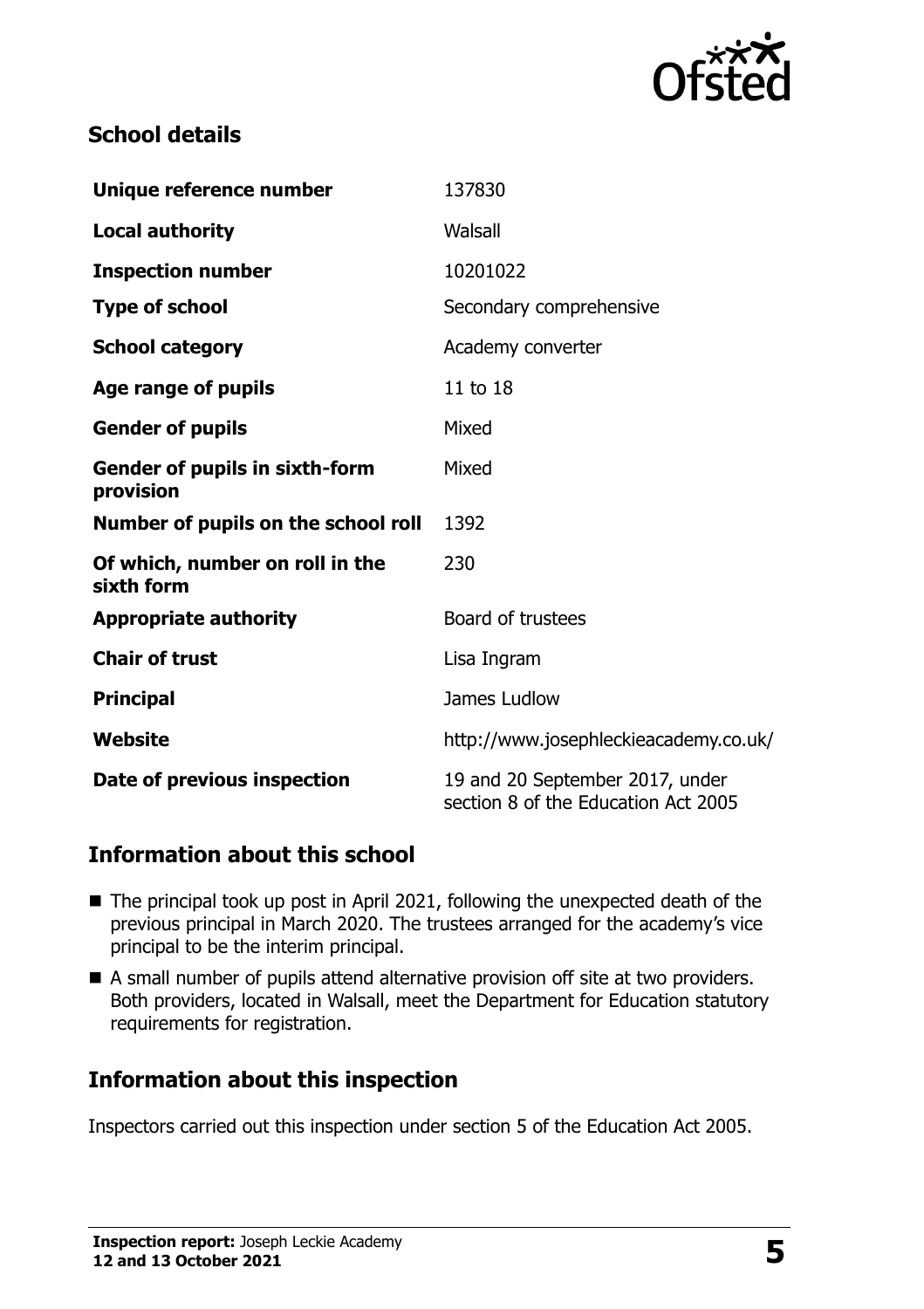

- This was the first routine inspection the school received since the COVID-19 pandemic began. Inspectors discussed the impact of the pandemic with the school leaders and have taken that into account in their evaluation.
- The inspectors met with members of the senior leadership team and the chair of trustees.
- Inspectors carried out deep dives in these subjects: English, mathematics, science, modern foreign languages, history and design technology. In these subjects, inspectors met with subject leaders, scrutinised their planning and made visits to lessons. They spoke with all subject teachers, not just those whose lessons they visited, and met with a selection of pupils.
- Inspectors visited personal development lessons in most year groups. They met with leaders responsible for personal development. Inspectors talked with pupils in key stages 3 and 4, as well as sixth-form students.
- Inspectors checked the single central record. They spoke with designated safeguarding leads about safeguarding and child protection procedures. They spoke with a broad range of pupils across all key stages and discussed safeguarding with the chair of trustees. Inspectors spoke with staff about their safeguarding training.
- The views of parents who completed Ofsted Parent View, Ofsted's online survey, were considered. These included free-text responses made by parents. Inspectors took account of staff responses to the staff questionnaire and responses to the pupil questionnaire.
- Inspectors looked at a range of documentation, including records pertaining to self-evaluation and school improvement. They also considered records and documentation relating to attendance, bullying, behaviour, pupils with SEND, and disadvantaged pupils. They took account of a range of curriculum planning documents, including those related to the Baker Clause, which requires schools to provide pupils in Years 8 to 13 with information about approved technical education qualifications and apprenticeships, and relationships, sex and health education.

#### **Inspection team**

| Antony Edkins, lead inspector | Ofsted Inspector |
|-------------------------------|------------------|
| Gwen Onyon                    | Ofsted Inspector |
| David Buckle                  | Ofsted Inspector |
| Huw Bishop                    | Ofsted Inspector |
| David Hermitt                 | Ofsted Inspector |